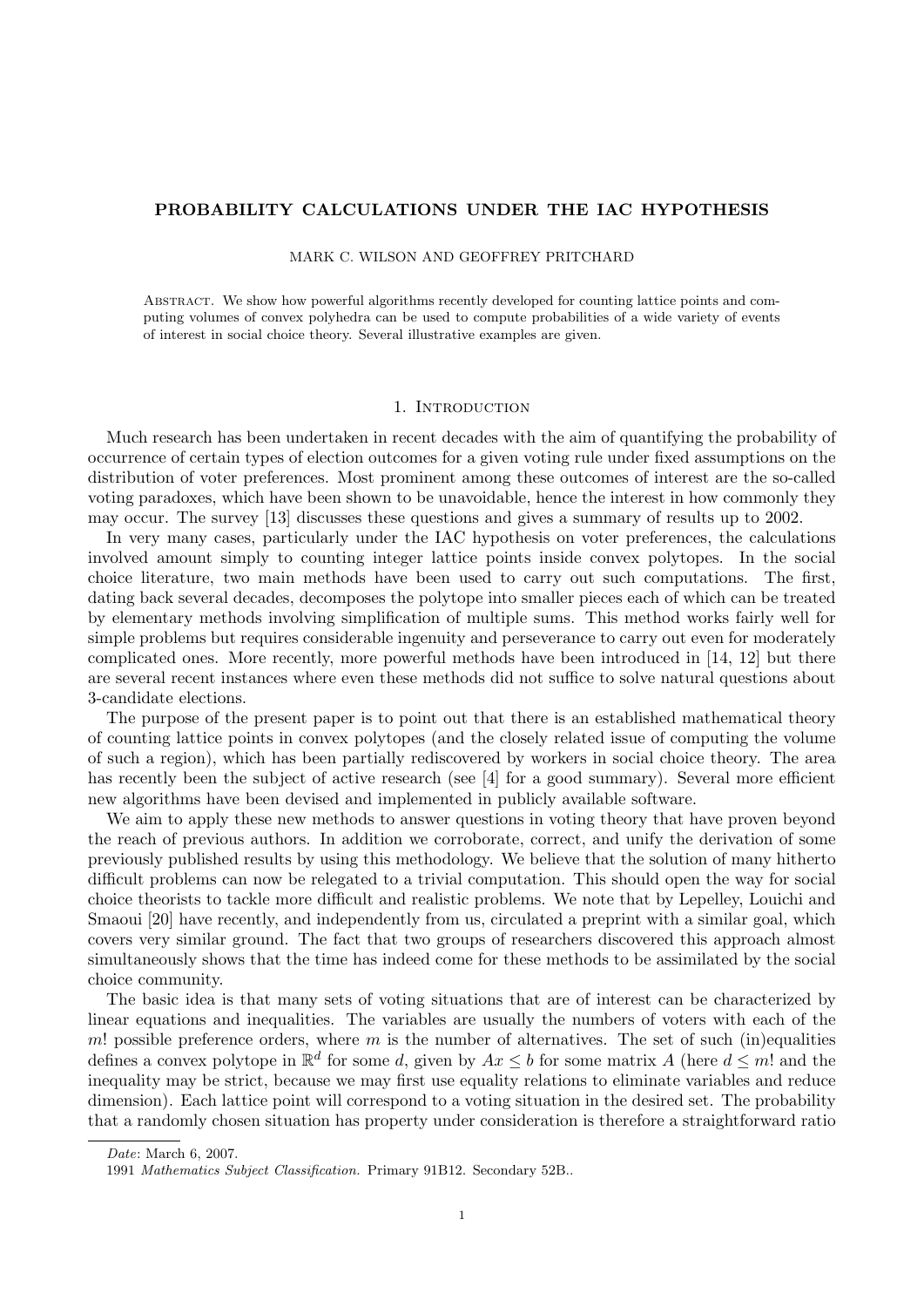of lattice point counts. Dividing through by n, the total number of voters, yields a convex polytope  $P$ , independent of n, in  $\mathbb{R}^d$ . For a given number n of voters, the dilation  $nP$  describes the set of lattice points that we wish to enumerate.

### 2. Counting lattice points in convex polytopes

We give only a brief description here. For more information we recommend [4].

 $\sum_n a_n t^n$  whose nth Maclaurin coefficient  $a_n$  gives the number of lattice points inside the dilation  $nP$ . The **Ehrhart series** of the rational polytope P is a rational generating function  $F(t) = P(t)/Q(t)$ The function  $f: n \mapsto a_n$  is known to be a polynomial of degree d if all the vertices of P are integral; otherwise it is a quasipolynomial of some minimal period  $e$ . That is, the restriction of  $f$  to each fixed congruence class modulo e is a polynomial.

It is known that e is a divisor of m, where m is an integer such that all coordinates of vertices of  $mP$ are integers. The least such  $m$  is the least common multiple of the denominators of the coordinates of the vertices of P when each coordinate is written in reduced terms. However there are examples where  $e < m$  [22]. A method for determining e was presented in [14].

Many questions in voting theory are of most interest in the asymptotic case where  $n \to \infty$ . For small  $n$ , issues such as the method of tiebreaking used assume great importance, whereas in the limit such issues disappear (the situations in which ties occur correspond in the limit to the boundary of P). We focus on limiting results in the present paper.

The leading coefficient of the quasipolynomial  $f$  is the same for all congruence classes: only the lower degree terms differ. It is well known that this leading coefficient is precisely the volume of P. For many purposes, knowledge of this coefficient is sufficient. The limiting probability under IAC as  $n \to \infty$  is simply the volume of P divided by the volume of X where X is the analogously defined polytope that describes all possible voting situations.

To compute the number of lattice points in  $nP$ , if that amount of detail is desired, we may use one of several algorithms. An attractive approach pioneered by Barvinok makes heavy use of rational generating functions; this is implemented in the software Latt  $[5, 15]$ . There are also several algorithms available for volume computation; see [1] for a survey of algorithms, a hybrid of which has been implemented in vinci [25] for floating point computation only. One of these algorithms has been used in the Maple package Convex [3], and uses exact rational arithmetic.

The software LattE gives the Ehrhart series as standard output. In order to extract the quasipolynomial formula for  $f(n)$  from the Ehrhart series, we may use interpolation. On each congruence class modulo e, we must evaluate  $f(n)$  at  $d+1$  distinct values of n in this class. Given the explicit expression  $F(t) = P(t)/Q(t)$  and a computer algebra system, such evaluations are trivially obtained (the  $a_n$  satisfy a linear recurrence relation with constant coefficients). The Lagrange interpolation formula then yields the desired formula for the particular polynomial that is applicable for the given congruence class.

Another (generally less efficient) method of extraction is to decompose  $F(t)$  into partial fractions. Note that  $F(0) = 1$  and we can arrange so that  $Q(t)$  factors as  $\prod_j (1 - \alpha_j t)$  for some complex numbers  $\alpha_i$ , possibly not distinct. We then have the partial fraction decomposition

$$
F(t) = \sum_{\alpha} \sum_{k} c_{\alpha,k} (1 - \alpha t)^{-k}
$$

where  $\alpha$  runs over the roots of Q and k runs from 1 to the multiplicity of  $\alpha$ .

This shows how the periodicity occurs: the factorization of  $Q(t)$  will introduce complex roots of unity and the terms corresponding to powers of these will simplify on each congruence class. In fact, on extracting the coefficient of  $t^n$  we obtain

$$
[t^n]F(t) = \sum_{\alpha,k} \alpha^n c_{\alpha,k} \binom{n+k-1}{k-1}
$$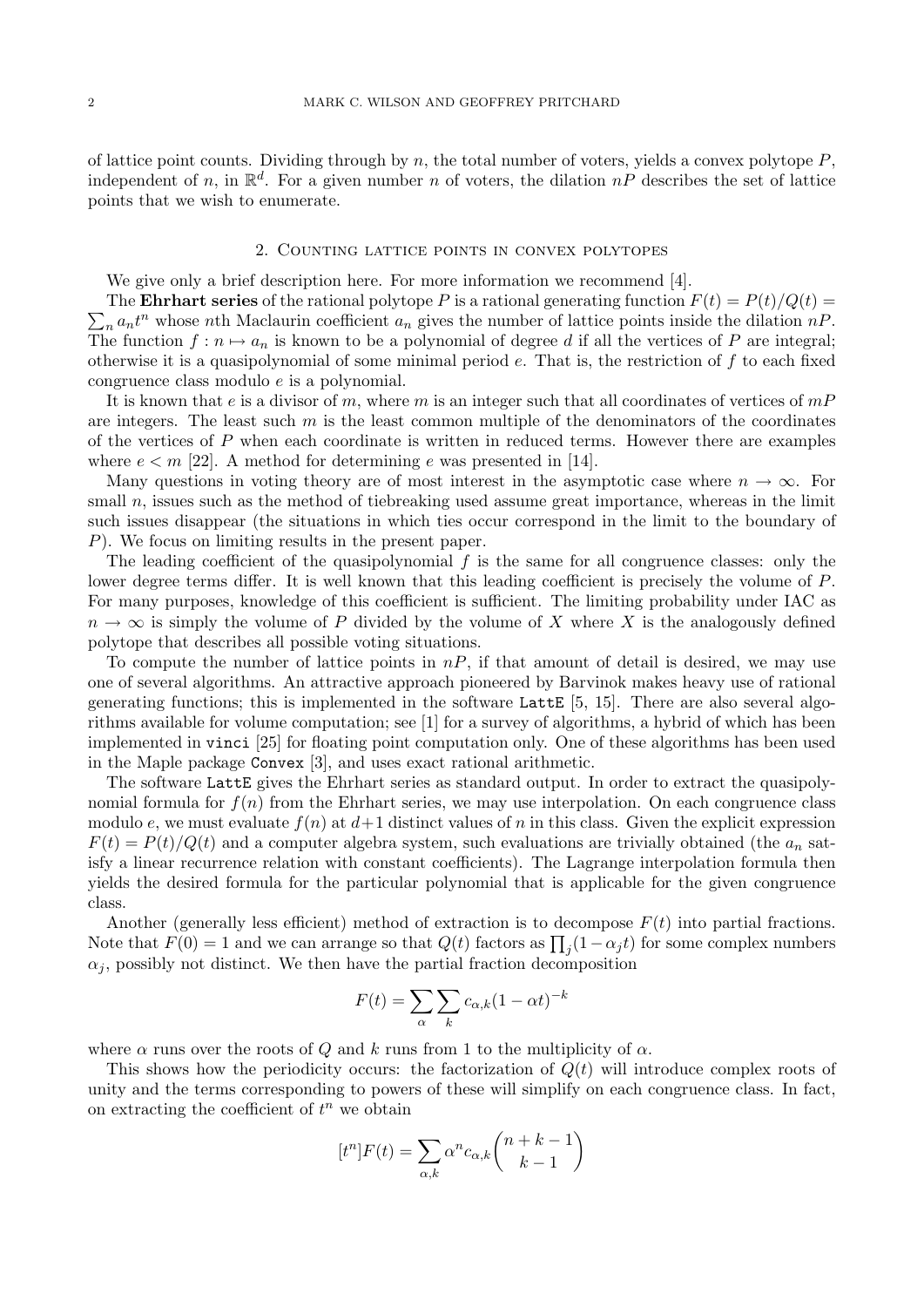and the terms  $\alpha^n$  simplify on each equivalence class modulo e. Note that  $e = 1$  (that is,  $f(n)$  is a single polynomial) if and only if Q factors completely over the rationals.

Note that since we know a priori that the coefficient of  $t^n$  is polynomially growing, all  $\alpha$  with  $|\alpha|\neq 1$ can be ignored, since their contribution must cancel (otherwise we would obtain terms exponentially growing or decreasing in n). Unfortunately this observation does not help in the present case, because the Ehrhart series has a denominator of the form  $\prod_i(1-t^{a_i})$ , so all the  $\alpha_j$  above are in fact roots of unity.

In summary, the Ehrhart series contains all information required to solve the problem of counting lattice points in polytopes parametrized by a single parameter  $n$ . The hardest step is usually determining the minimal period e.

#### 3. Examples

In this section we compute, using the recipe above, a few probabilities under IAC that have been considered in the recent social choice literature. We emphasize problems where older methods have not yielded an answer, but also check results obtained by previous authors using older methods. Some of these earlier results appear to be incorrect. The use of a computer algebra system such as Maple [21] is essential for some of the more complicated examples.

3.1. Manipulability. We first consider the probability under IAC that a voting situation in a 3 candidate election is manipulable by some coalition. Counterthreats are not considered — we assume that some group of voters with incentive to manipulate will not be opposed by the other, naive, voters. See [24, 6] for more discussion of these (standard) assumptions.

For the classical rules plurality and antiplurality, the answer is known: 7/24 and 14/27 respectively [17, 18]. These results were derived by the earliest methods described above and required considerable hand computation. However, for the Borda rule, no such result has been derived even using more sophisticated methods. A good numerical approximation to the limit has been obtained. In [6] the authors used the method of [14] to obtain bounds on the solution but could not carry out the full computation. Using their method requires interpolation, hence computing the first 6e coefficients of the Ehrhart series, where e is the minimal period of the quasipolynomial. They showed that  $e > 48$ , and since they computed these coefficients by exhaustive enumeration, it was not possible to carry out the computation to the end (the number of voting situations is of order  $n<sup>5</sup>$ ). They estimated a value of 0.5025 for the limit.

However with more powerful tools the answers are easily obtained. We let  $n_1, \ldots, n_6$  denote the number of voters with sincere preference order abc, acb, bac, bca, cab, cba respectively, and let  $x_i = n_i/n$ . Then  $\sum_i x_i = 1$  and  $x_i \ge 0$ . We use the linear systems derived for general positional rules in [24]. As shown in [24] we may assume without loss of generality that a wins, b is second, and c last in the election (this assumption will only affect lower order terms in our resulting quasipolynomial, and this is inevitable when different tie-breaking assumptions are made). Thus we must multiply our final answer by 6 since we are only considering one of the 3! equally likely permutations of the candidates.

Plurality. We first consider the plurality rule. We define polytopes  $P_b, P_c, P_{bc}$  as follows. Consider the inequalities

- (3.1)  $0 \le x_1 + x_2 x_3 x_4$  (a beats b (sincere))
- (3.2)  $0 \le x_3 + x_4 x_5 x_6$  (b beats c (sincere))
- (3.3)  $0 \leq -x_1 x_2 + x_3 + x_4 + x_6$  (b beats a (strategic))
- (3.4)  $0 \leq -x_1 x_2 + 2x_3 + 2x_4 x_5 + 2x_2$  (b beats c (strategic)).

The polytope  $P_b$  (the region where manipulation in favour of b is possible) is defined by the inequalities  $(3.1) - (3.4)$ , the equality  $\sum_i x_i = 1$ , and the condition that all  $x_i$  are nonnegative. Polytope  $P_c$  is obtained by applying the permutation  $b \leftrightarrow c$ , which induces the permutation  $x_1 \leftrightarrow x_2, x_3 \leftrightarrow x_5, x_4 \leftrightarrow$  $x_6$ , and  $P_{bc} = P_b \cap P_c$  is just given by the union of the two sets of inequalities defining  $P_b$  and  $P_c$ .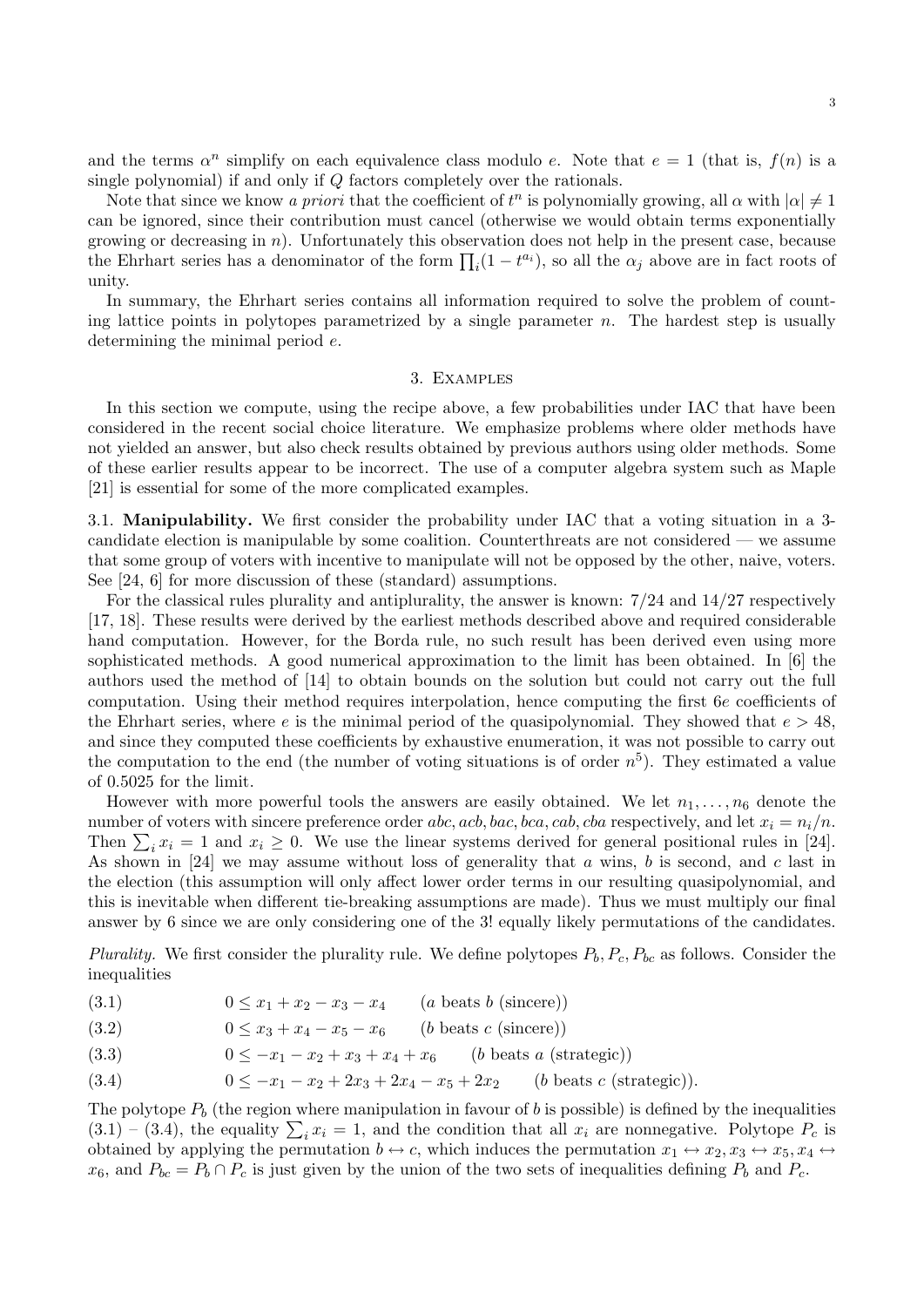The software LattE readily computes the Ehrhart series of each polytope. They are

$$
H_{b} = \frac{12 t^{12} + 24 t^{11} + 44 t^{10} + 56 t^{9} + 66 t^{8} + 64 t^{7} + 63 t^{6} + 44 t^{5} + 30 t^{4} + 14 t^{3} + 6 t^{2} + 2 t + 1}{(1 - t)^{2} (1 - t^{3})^{4} (1 + t)^{4} (1 + t^{2})^{3}}
$$
  
\n
$$
H_{c} = \frac{8 t^{12} + 16 t^{11} + 26 t^{10} + 34 t^{9} + 38 t^{8} + 40 t^{7} + 41 t^{6} + 30 t^{5} + 20 t^{4} + 10 t^{3} + 4 t^{2} + 2 t + 1}{(1 - t^{4})^{3} (1 - t)^{2} (1 - t^{2}) (1 + t + t^{2})^{4}}
$$
  
\n
$$
H_{bc} = \frac{4 t^{8} + 5 t^{6} + 4 t^{5} + 4 t^{4} + 4 t^{3} + 2 t^{2} + 1}{(1 - t)^{4} (1 - t^{4})^{2} (1 + t + t^{2})^{4}}
$$

The series we require is therefore

$$
H := H_b + H_c - H_{bc}
$$
  
= 
$$
\frac{16 t^{12} + 32 t^{11} + 57 t^{10} + 68 t^9 + 78 t^8 + 74 t^7 + 73 t^6 + 50 t^5 + 33 t^4 + 14 t^3 + 6 t^2 + 2 t + 1}{(1 - t^4)^3 (1 - t)^2 (1 - t^2) (1 + t + t^2)^4}.
$$

Note that in order to factor the denominator of H completely we require both a cube root and fourth root of 1, hence a field extension of degree 12. Thus we expect the period of the quasipolynomial  $f(n) := [t^n] H(t)$  to be 12. We may determine the polynomial formula for f on each congruence class in more than one way, as described in section 2.

First, we try interpolation. Consider the polynomial expression valid for  $f(n)$  when  $n \equiv 0 \mod 12$ . This is a polynomial of degree 5 in n. We compute the values  $f(12j)$  for  $j = 0, \ldots, 5$  and then determine the unique interpolating polynomial of degree 5 determined by these points, via, say, the Lagrange inversion formula. The built-in commands in Maple find this polynomial immediately: the answer is

$$
f(n) = \frac{7}{17280}n^5 + \frac{1}{108}n^4 + \frac{3}{32}n^3 + \frac{15}{32}n^2 + \frac{137}{120}n + 1 \qquad (n \equiv 0 \mod 12).
$$

As a check, we substitute  $n = 96$  into this expression — the correct answer, namely  $[t^{96}]H(t) =$ 4176821, is obtained. Analogous formulae can be obtained in the same way for the other congruence classes modulo 12. For example, the result for n congruent to 6 modulo 12 is

$$
f(n) = \frac{7}{17280}n^5 + \frac{1}{108}n^4 + \frac{3}{32}n^3 + \frac{15}{32}n^2 + \frac{61}{60}n + 5/8 \qquad (n \equiv 6 \mod 12),
$$

while that for  $n$  congruent to 1 is given by

$$
f(n) = \frac{7}{17280}n^5 + \frac{1}{108}n^4 + \frac{341}{5184}n^3 + \frac{5}{36}n^2 - \frac{917}{17280}n - \frac{209}{1296} \qquad (n \equiv 1 \mod 12).
$$

Note that since the number of voting situations is given by  $\binom{n+5}{5}$  $\binom{+5}{5}$  =  $(n+1)\cdots(n+5)/120$ , and we have only counted one-sixth of the manipulable situations, the limiting probability of manipulability is 720 times the leading coefficient of f, namely  $7/24$ . This agrees with the results obtained in [17] (note that the expressions for finite  $n$  do not agree, probably because of different tie-breaking assumptions yielding slightly different sets of manipulable voting situations).

As mentioned in section 2, another method would be to compute the full partial fraction decomposition of H over the extension field of  $\mathbb Q$  generated by a primitive 12th root of 1. This can be done easily by Maple. However the result is somewhat messy and the ensuing computation involving binomial coefficients is certainly no easier than using interpolation, so we omit it.

Borda. We now consider the Borda rule. We can attempt an analysis similar to the above (the polytopes are defined in a similar manner, and all coefficients lie in  $\{0, \pm 1, \pm 2, \pm 3\}$ , but we run into serious complexity issues in this case.

The Ehrhart series  $F_b, F_c, F_{bc}$  given by LattE are such that when  $F := F_b + F_c - F_{bc}$  is simplified, its denominator is a product of cyclotomic polynomials (minimal polynomials for roots of unity). The corresponding roots of unity required are of orders whose least common multiple is 2520. So we are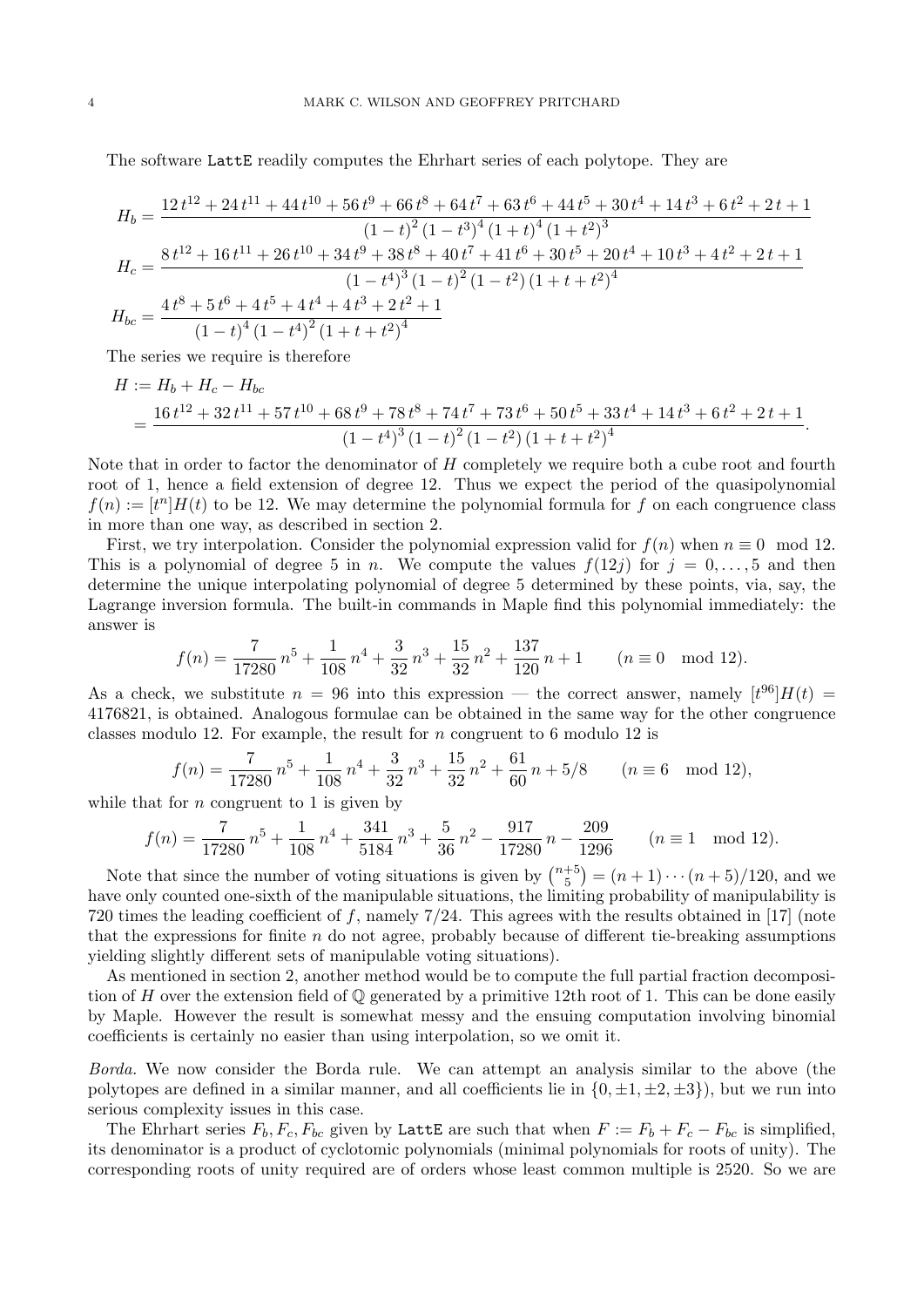still faced with the major task of computing e. It is still an open problem as to whether there exists an algorithm to determine  $e$  which runs in polynomial time (in the input size) when the dimension is fixed. A polynomial time algorithm to determine whether an integer  $p$  is equal to  $e$  was presented in [26], but has not been implemented in software as far as we are aware. Of course, we do not need to know the exact value of e, and we could assume it to be 2520. In order to determine exact formulae for  $f(n)$  in all cases by interpolation, we would require the first 15120 values of  $f(n)$ . Trying this in Maple we obtain an overflow error. However it would be possible in principle to compute these using the recurrence supplied by the rational form of  $F$ . We do not proceed further along these lines, but we indicate how the computation would go. Writing  $P(t) = \sum_{k} b_k t^k$ ,  $Q(t) = \sum_{k} c_k t^k$ ,  $F(t) = P(t)/Q(t) = \sum_{k} a_k t^k$  and comparing coefficients, we obtain  $b_n = \sum_{0 \le k \le n} c_k f(n-k)$ . This constant coefficient linear recurrence allows us to determine sequentially  $f(0), \ldots, \bar{f}(r)$  where  $r = \deg P$ , and for  $n > r$  we have the defining recurrence  $\sum_{0 \le k \le n} c_k f(n-k) = 0$ . In the present case deg  $P = 75$  and deg  $Q = 82$ , so the computation would be rather involved.

However, we can certainly determine the leading term of the quasipolynomial  $f$ , namely the volume of a certain region. It is convenient to eliminate  $x_6$  throughout, using the sole equality constraint  $\sum_i x_i = 1$ . In other words we look at the projection onto the subspace  $x_6 = 0$ . Since we are dividing by the volume of the projection of the simplex the exact scale factor is unimportant. This projection is defined by the conditions  $x_i \geq 0$  and  $\sum_{i=1}^{5} x_i \leq 1$  — we call these the **standard inequalities**. The volume in  $\mathbb{R}^5$  of this simplex is easily computed to be  $1/5! = 1/120$ . Recalling the factor of 6 mentioned above, we shall therefore multiply the volume answer obtained below by 720 to compute the limiting probability.

The volume required is given by inclusion-exclusion as  $vol(R_b)+vol(R_c)-vol(R_b\cap R_c)$  where  $R_b, R_c$ respectively denote the region for which manipulation in favour of  $b$  or  $c$  is possible.

The conditions describing the sincere outcome reduce, after elimination of  $x_6$ , to

(3.5) 
$$
2x_1 + 3x_3 + 2x_4 - x_5 \ge 1; \qquad (a \text{ beats } b \text{ (sincere)})
$$

(3.6)  $2x_1 + 3x_2 - x_4 + 2x_5 \ge 1;$  (b beats c (sincere))

while the conditions describing the outcome after manipulation amount to

$$
(3.7) \t\t 3x_1 + 4x_2 + 3x_5 \le 2 \t (b \text{ beats } a \text{ (strategic)})
$$

(3.8) 
$$
x_1 + 2x_2 + 2x_5 \le 1 \qquad (b \text{ beats } c \text{ (strategic)}).
$$

Now  $R_b$  is defined by the standard inequalities and those in  $(3.5) - (3.8)$ . Also  $R_c$  is obtained by applying the permutation  $b \leftrightarrow c$ , which induces the permutation  $x_1 \leftrightarrow x_2, x_3 \leftrightarrow x_5, x_4 \leftrightarrow x_6$ , and  $R_{bc}$ is given by the union of the two sets of inequalities defining  $R_b$  and  $R_c$ .

The package Convex [3] immediately yields the answer when given this input. The respective volumes of  $R_b, R_c, R_{bc}$  are 371/559872, 881/6531840, 170873/1714608000 and the required limit is precisely  $132953/264600 \approx 0.5024678760.$ 

The large denominators in the fractions above give a clue to the difficulty of this problem. Convex also computes the vertices of the polytope. The least common multiple of the denominators of the coordinates of the vertices is 72 for  $R_b$ , 504 for  $R_c$ , 1260 for  $R_{bc}$ . Thus the minimum period e is a divisor of  $2^3 \cdot 3^2 \cdot 5 \cdot 7 = 2520$ , as we already knew from above.

3.2. Condorcet phenomena. See the two surveys by Gehrlein [10, 11] for more information about previous work on this topic.

In [13] Gehrlein and Lepelley state "A very large number of studies (probably more than 50% of the studies that have been devoted to probability calculations in social choice theory) have been conducted to develop representations for the probability that Condorcet's Paradox will occur, and for the Condorcet efficiency of various rules, with the assumptions of IC and IAC."

Condorcet's paradox. **Condorcet's Paradox** occurs in a voting situation when there is no Condorcet winner — that is, no one candidate beats all others when only pairwise comparisons are considered.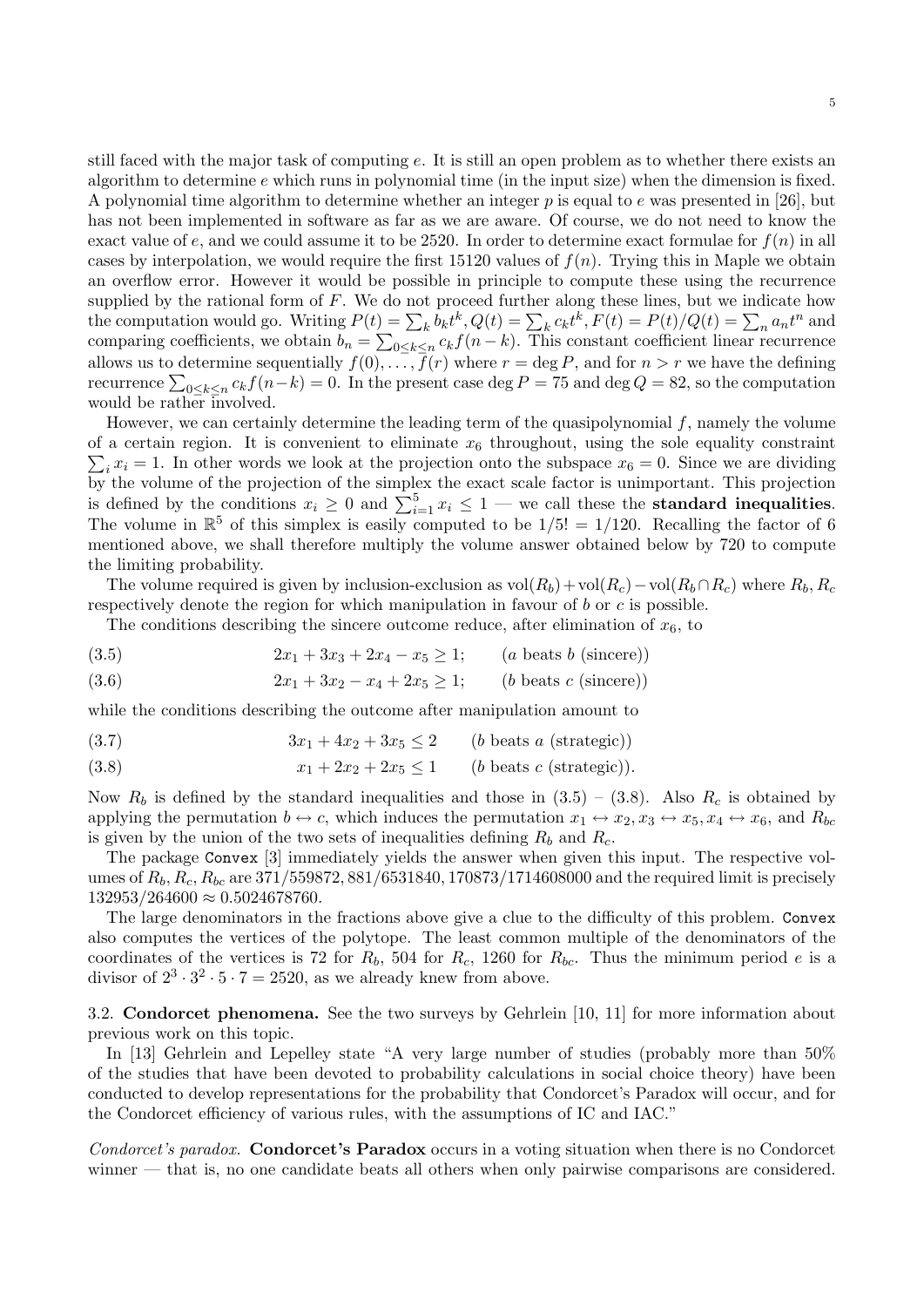| $P\vert C$ |  | $ (A \cap B) C (A \cap P) C (B \cap P) C B (P \cap C) B (A \cap C)$ |                     |                                                                                |  |
|------------|--|---------------------------------------------------------------------|---------------------|--------------------------------------------------------------------------------|--|
|            |  |                                                                     | $\degree$   0.81821 | $\begin{array}{ c c c c c c } \hline 0.92282 & & 0.98113 \ \hline \end{array}$ |  |

Table 1. (Joint) limiting Condorcet efficiencies of the standard positional rules under IAC, 3 candidates

This occurrence is independent of the voting rule being used. To compute its likelihood, we compute the complementary event.

Suppose that we have 3 alternatives  $a, b, c$ . Let C be the event that a is the Condorcet winner. This yields inequalities that boil down to

(3.9)  $2x_1 + 2x_2 + 2x_3 \ge 1$  (a beats b pairwise);

(3.10) 
$$
2x_1 + 2x_2 + 2x_5 \ge 1
$$
 (*a* beats *c* pairwise).

Let  $P_C$  be the polytope defined by these and the standard inequalities. Then Convex yields vol $(P_C)$  =  $1/384$ , so that Condorcet's Paradox occurs with asymptotic probability  $1 - 3 \cdot 5!/384 = 1/16$  for IAC with 3 alternatives. This is of course a known result dating back several decades.

Condorcet efficiency. Similarly we may compute the **Condorcet efficiency** of a given rule, namely the conditional probability that it elects the Condorcet winner given that this winner exists. For a given scoring rule defined by weights  $(1, \lambda, 0)$ , let  $X_{\lambda}$  be the event that a is the winner when this rule is used. Clearly  $Pr(X_{\lambda}) = 1/3$ .

These conditions describing  $X_{\lambda}$  amount to

(3.11) 
$$
x_1 + (1 + \lambda)x_2 + (2\lambda - 1)x_3 + (\lambda - 1)x_4 + 2\lambda x_5 \ge \lambda \qquad (a \text{ beats } b \text{ with rule } \lambda)
$$

(3.12) 
$$
2x_1 + (2 - \lambda)x_2 + (1 + \lambda)x_3 + (1 - \lambda)x_4 + \lambda x_5 \ge 1 \qquad (a \text{ beats } c \text{ with rule } \lambda).
$$

The Condorcet efficiency of rule  $\lambda$  is  $Pr(X_{\lambda} \cap C)/Pr(C)$  which equals  $3 \cdot 5!(16/15)$  vol $(P_{\lambda} \cap P_{C})$ . In the special cases  $\lambda = 0, 1/2, 1$  of plurality, Borda, antiplurality, respectively, we obtain 119/135, 41/45, 17/27. These last three results were obtained long ago by Gehrlein.

We can consider further intersections of such events. For example, Gehrlein has computed limiting results under IC for the conditional probability that rule  $\lambda$  chooses the Condorcet winner given that Borda does, that Borda does given that rule  $\lambda$  does, and that both rules choose the Condorcet winner given that it exists. The answers to these questions are easily found for IAC using the above methods and are listed in Table 1. These have not previously been published as far as we are aware. In Table 1 we let  $A|C$  denote the event that antiplurality chooses the Condorcet winner given that it exists,  $B|(P \cap C)$  the probability that Borda chooses the Condorcet winner given that plurality does, etc. These can be computed easily using the events C and  $X_{\lambda}$  above. For example, the entry  $B|(P \cap C)$  corresponds to the probability of the event that Borda and Condorcet agree given that plurality and Condorcet agree. This is simply the volume of the polytope  $P_{1/2} \cap P_C \cap P_0$  divided by the volume of  $P_0 \cap P_C$  (the factor of 3 cancels out because we are computing conditional probabilities via  $P(E_1|E_2) = P(E_1 \cap E_2)/P(E_1)$ .

We consider even more intersections of such events in the next section.

In [2] the value of  $\lambda$  for which the positional rule with weights  $(1, \lambda, 0)$  is most Condorcet efficient was determined. We call this "rules M" for brevity. The optimal value of  $\lambda$  is an algebraic irrational number given as the root of a polynomial of degree 8 and to 5 decimal places equals 0.37228. The corresponding value of the Condorcet efficiency is approximately 0.92546, only slightly more than that for Borda. To use this particular value of  $\lambda$  in computations similar to those above, it is probably best to switch to software that performs floating point computations in order to compute volumes. One such is vinci. We obtain for example that the joint Condorcet efficiency of the optimal rule and the Borda rule equals, to 5 decimal places, 0.89183.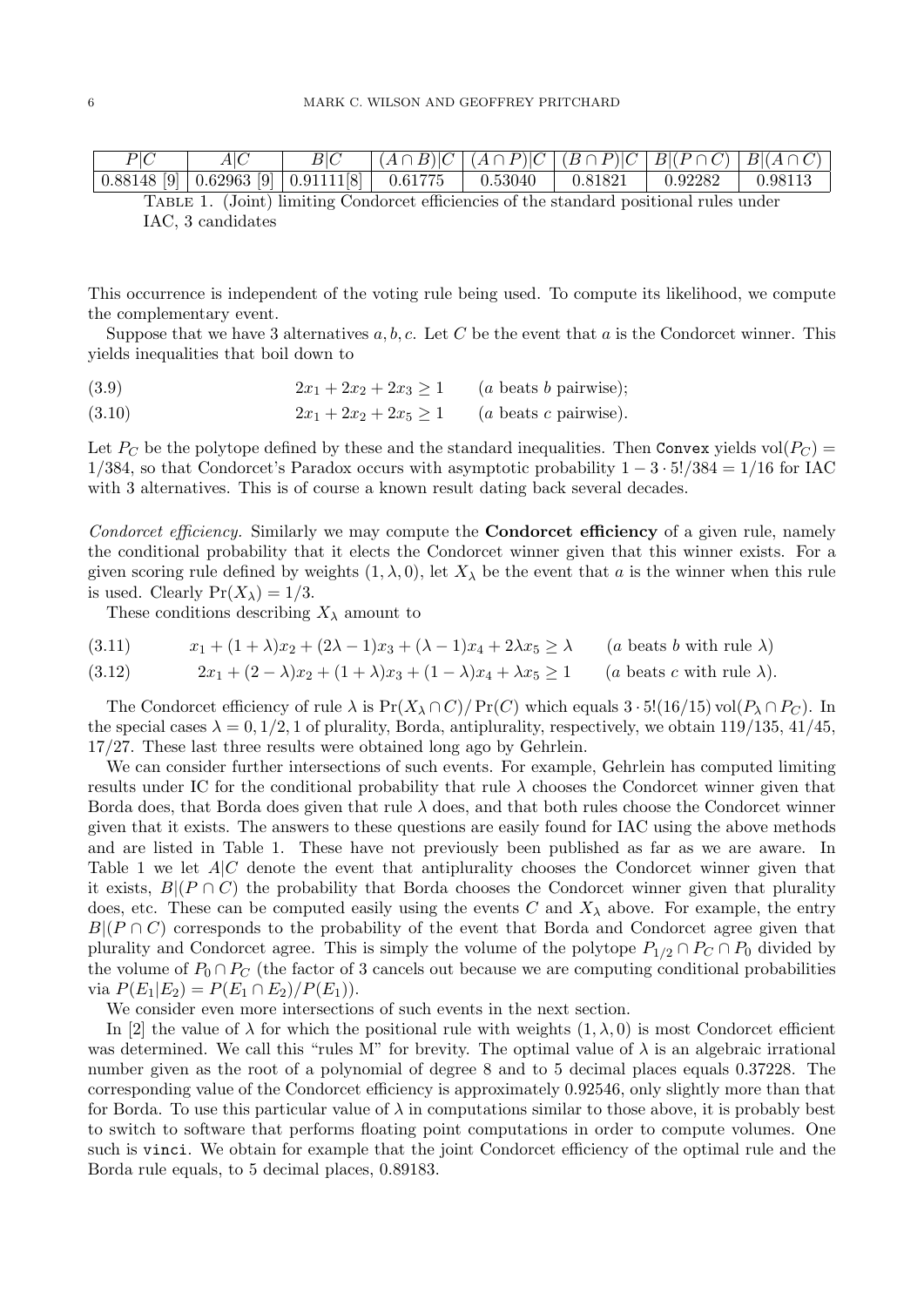|                                                          | plurality                           |  |  | $\vert$ rule M $\vert$ Borda $\vert$ antiplurality |  |
|----------------------------------------------------------|-------------------------------------|--|--|----------------------------------------------------|--|
|                                                          | $0.0278$ [16] $\vert 0.00131 \vert$ |  |  | $0.0295$ [16]                                      |  |
| $\cdots$ in the form in the international state $\cdots$ |                                     |  |  |                                                    |  |

Table 2. Limiting probability of Borda's paradox under IAC, 3 candidates

| Rules                                                 |                | Elect same winner   Agree whole ranking |
|-------------------------------------------------------|----------------|-----------------------------------------|
| Antiplurality and Borda                               | 0.68717        | 0.56481                                 |
| Antiplurality and plurality (hence all scoring rules) | $0.52315$ [12] | 0.29630                                 |
| Plurality and Borda                                   | 0.82407        | 0.56481                                 |
| All common rules                                      | 0.51268        |                                         |

Table 3. Limiting probability of agreement of various rules under IAC, 3 candidates

Borda's Paradox. We finish here by discussing Borda's Paradox. Some rules can elect a Condorcet loser, namely a candidate that is beaten by every other when pairwise comparisons are made. The probability of this event for plurality and antiplurality has been studied under IAC in [16], and it has long been known to be zero for Borda. The methods in this section can be applied directly, since we need only replace the Condorcet winner conditions by the same ones with the direction of the inequality reversed. This shows that Borda's Paradox occurs for plurality with probability 1/36, agreeing with [16]. The corresponding results for Borda and antiplurality are 0 and 17/576, corroborating the previous results. The probability that the most Condorcet efficient rule above elects the Condorcet loser is, as one might expect, very small. The results are shown in Table 2.

3.3. When do all common rules elect the same winner? For three-alternative elections, all positional voting rules elect the same winner in a given situation if and only if both plurality and antiplurality elect the same winner, since the vector of scores is a convex combination of those for the two extreme rules. The probability of this event has been investigated under IC but not under IAC as far as we are aware. In [23] Merlin, Tataru and Valognes also investigated the probability under IC that all positional rules and all Condorcet efficient rules yield the same winner (in this case, all scoring runoff rules also yield this same winner).

We again suppose that a is the winner. We want to compute the probability of the event  $P \cap$ A as described in the previous section. The relevant polytope has 18 vertices and  $m = 12$ . Its volume is 113/77760 and so the limiting probability that all positional rules yield the same winner for 3 alternatives under IAC is 113/216 (this confirms a result in [12]). We could also investigate the relationship between, say, plurality and Borda. They agree with probability 89/108, whereas antiplurality and Borda agree with probability 1039/1512.

The probability that all Condorcet rules and all positional rules elect the same winner given that the Condorcet winner exists is obtained easily via computation of  $Pr(P \cap C \cap A)$  as above. The answer is 3437/6480. The polytope involved has 29 vertices and  $m = 12$ .

We must also consider the case when no Condorcet winner exists. There are two cases corresponding to the two cycles  $a, b, c, a$  and  $a, c, b, a$ . In the first case, [23] shows that the rules all agree if and only if all positional rules give the ranking  $a, b, c$ , and this occurs if and only if both plurality and antiplurality give that ordering. The computation is straightforward as above and the probability of this event is only 5/10368. The contribution from the cyclic case is therefore 32 times this, or, 5/324, and the final result for the probability that all rules agree is 10631/20736.

We can also consider the probability that two rules agree in their whole ranking, not just in the choice of winner. This is easily computed similarly to above: plurality and antiplurality agree on their whole ranking with probability 8/27, while Borda and plurality agree with probability 61/108. Borda and antiplurality also agree with probability 61/108, which is clear by symmetry in any case.

3.4. Abstention and Participation Paradoxes. In [19] Lepelley and Merlin discuss various ways in which voters can attempt to manipulate an election by abstaining from voting. All scoring runoff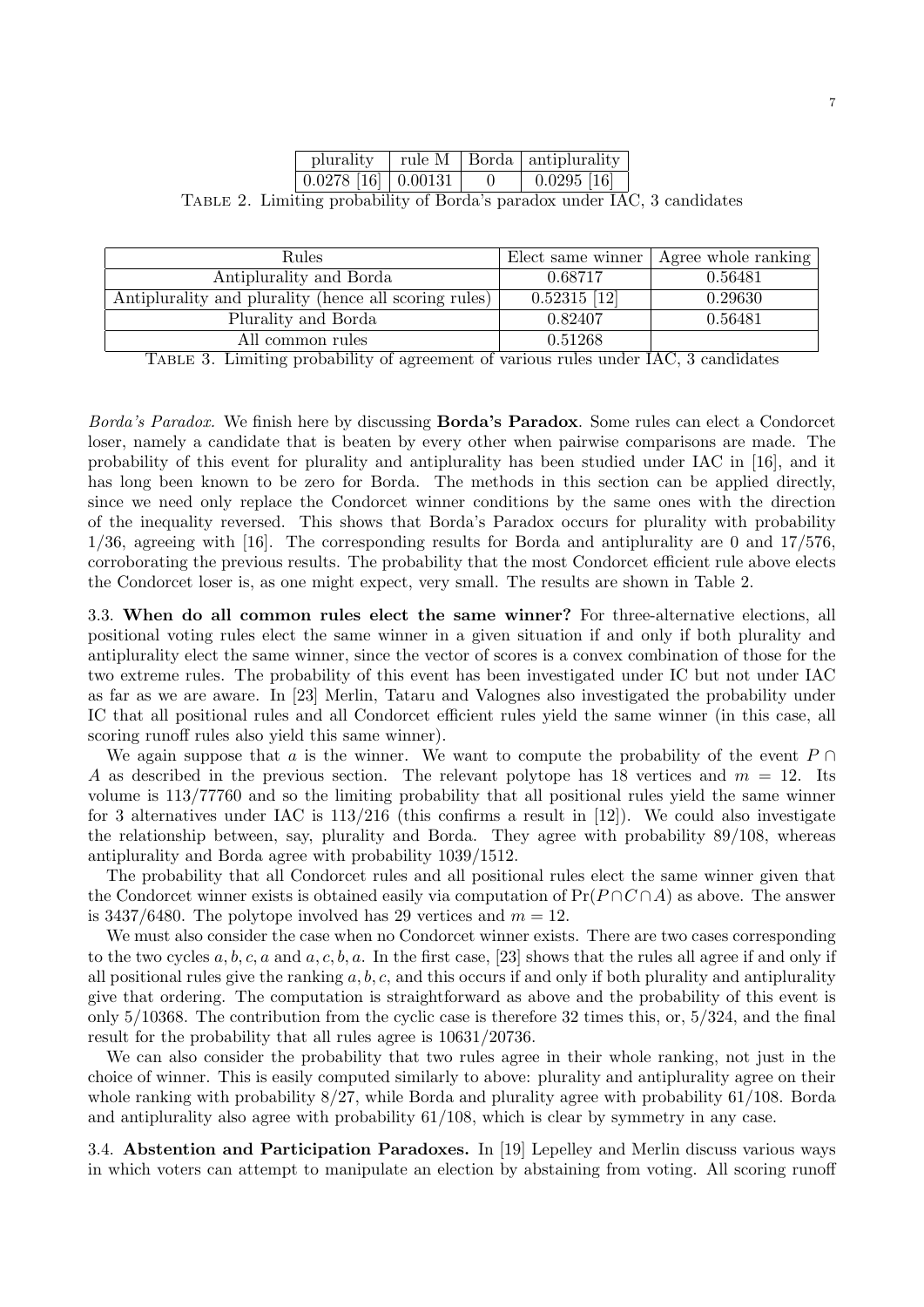| Underlying rule    | <b>PPP</b> | <b>NPP</b> | PAP     | <b>NAP</b> |
|--------------------|------------|------------|---------|------------|
| plurality [19]     |            | 0.07292    |         | 0.04080    |
| Borda              | 0.01389    | 0.02083    | 0.01042 | 0.01389    |
| antiplurality [19] | 0.03822    |            | 0.04253 |            |

Table 4. Limiting probability of participation paradoxes for scoring runoff rules under IAC, 3 candidates

rules and Condorcet rules suffer from this problem. Although abstaining turns out to be a dominated strategy for scoring runoff rules, it is still of interest to compute the probability that a situation may be manipulated in this way. Lepelley and Merlin carry this out under IC and IAC for scoring runoff rules based on plurality, antiplurality and Borda. For the latter (the Nanson rule) the limiting probability was not computed exactly (Table 5 of [19] refers to results of Monte Carlo simulation). We compute some exact values here.

We use the linear system given in [19]. Suppose that c is eliminated first and a then beats b in the runnoff. The Positive Participation Paradox occurs when voters ranking a first are added to the electorate, and yet a then loses. This cannot happen when plurality is used at the first stage, but for other rules it can happen that  $b$  now loses the first stage, and  $a$  subsequently loses the runoff against c. Note that only voters with preference order acb can cause this to occur, and it can only occur when c originally beats a pairwise.

The system describing this set of voting situations contains the inequalities stating that a beats b and b beats c using the given scoring rule, and also that a beats b pairwise. In addition we have another constraint as described in [19] (note that  $n_6$  in the first equation on p.58 of that paper should be  $-n_6$ ). Carrying out the (by now routine) computation we obtain 1/72 which confirms the simulation result 0.14 referred to above. Note that the polytope involved has only 6 vertices and 6 facets but  $m = 18$ ; if  $e = 18$  (which we have not checked), it would be difficult to compute the Ehrhart polynomial using the old methods, which probably explains why only simulation results were obtained for the Nanson rule in the paper cited above.

Similarly we may compute the result for each of several other participation paradoxes. The results for the negative participation, positive abstention and negative abstention paradoxes (see [19] for definitions and characterizations of the polytopes) are respectively  $1/48$ ,  $1/96$ ,  $1/72$  confirming the earlier simulation results 0.020, 0.010, 0.14.

We can also perform the analogous computations for plurality and antiplurality runoff — the results confirm those in [19] and are shown in Table 4.

3.5. The referendum paradox. This gives an example where the variables describing our polytopes are slightly different.

In [7] the referendum or Compound Majority Paradox is studied. In the simplest case there are N equal sized districts each having  $n$  voters. There are two candidates  $a$  and  $b$  and voters in each district use majority rule to decide which candidate wins each district. The candidate winning a majority of districts is the winner of the election; the paradox occurs when this candidate would have lost if simple majority had been used in the union of all districts.

Among other things, the authors of  $[7]$  derive the probability of occurrence for  $N = 3, 4, 5$  under IAC using the older methods and state that they are not able to extend it to  $N \geq 6$ . Using the methods of the present paper it is easy to perform the computations for at least a few more values of N. Let  $n_i$  denote the number of voters voting for a in district i. The relevant set turns out to be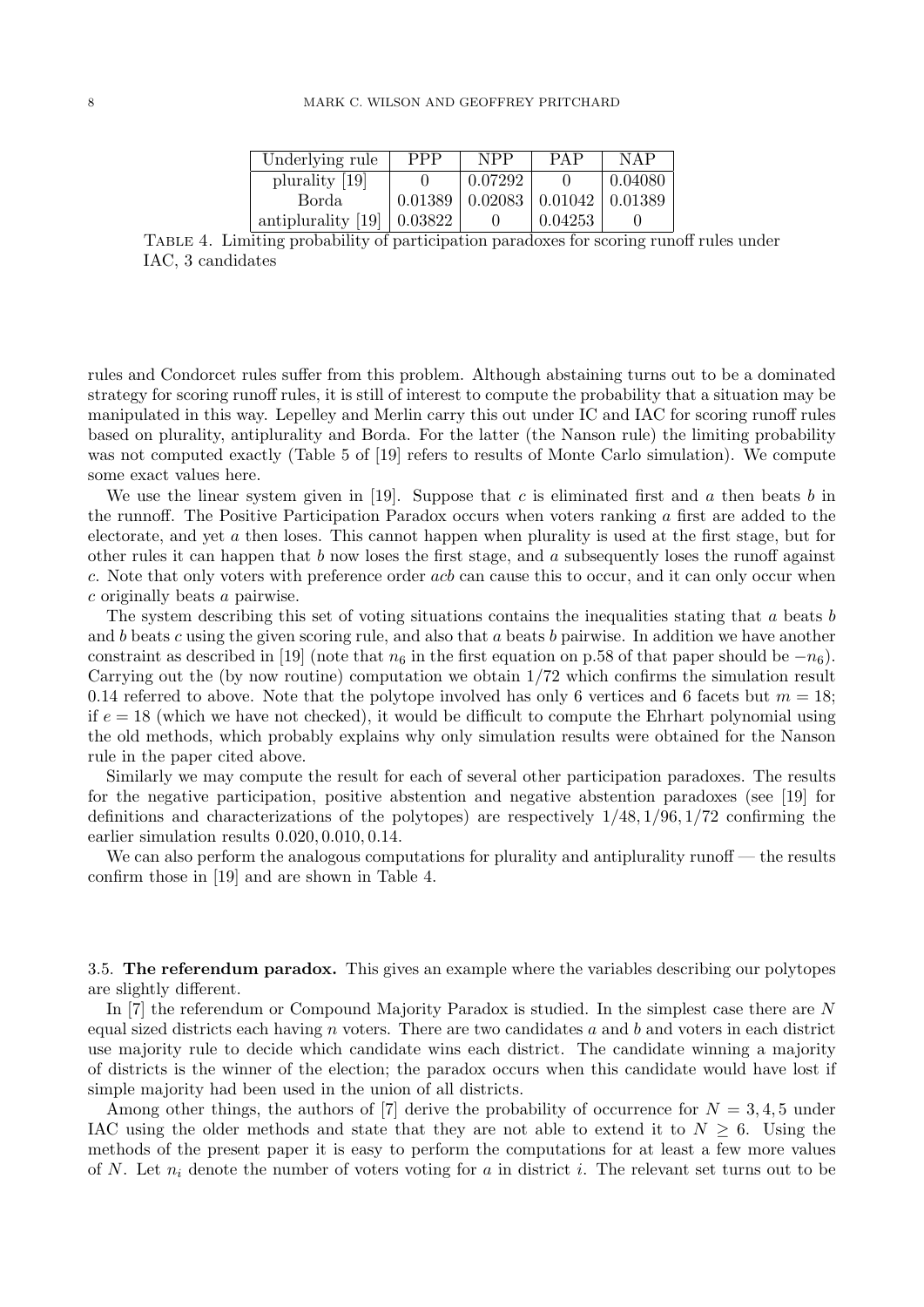| number of districts |  |  |                                                                                                                      |  |  |  |
|---------------------|--|--|----------------------------------------------------------------------------------------------------------------------|--|--|--|
| probability         |  |  | $\frac{1}{10.125}$ [7] $\frac{1}{0.02083}$ [7] $\frac{1}{0.15885}$ [7] $\frac{1}{0.04063}$ $\frac{0.20419}{0.26954}$ |  |  |  |
|                     |  |  |                                                                                                                      |  |  |  |

Table 5. Limiting probability of referendum paradox under IAC, 3 candidates

described (ignoring ties for simplicity) by the union of polytopes of the form

 $n_i \geq N/2$  for  $1 \leq i \leq k$  (*a* wins *k* districts)  $0 \le n_i \le N/2$  for  $k + 1 \le i \le N$  (b wins  $N - k$  districts)  $\sum$ i  $n_i \leq Nn/2$  (b wins overall)

for  $\lfloor N/2 \rfloor + 1 \le k \le N - 1$ . The polytope  $P_n$  corresponding to k must have volume multiplied by  $2\binom{N}{k}$ to account for the symmetries of the problem. Note that there are  $(n+1)^N$  situations to consider and so the leading term in  $n$  of the Ehrhart polynomial gives the probability required.

Doing the analogous computation for  $N = 3$  and  $N = 4$  we obtain (as  $n \to \infty$ , in other words computing the volume of  $P_n(n)$  results agreeing with [7]. However already for  $N = 5$  we obtain 61/384 as opposed to their result 55/384. For  $N = 7$  we have 9409/46080. The most complicated corresponding polytope in the last case has 36 vertices and 11 facets, whereas for  $N = 9$  it has 91 vertices and 14 facets. We did not attempt to find the maximum value of  $N$  for which our software could obtain an answer; the answer was given essentially instantaneously for  $N = 9$ . The conjecture in [7] that the probability tends to a limit of around 0.165 as  $N$  (odd) goes to infinity seems unlikely in the light of these results.

# 4. Summary and discussion of future work

We have shown that a wide variety of natural probabilistic questions for 3-alternative elections under IAC can be answered by applying standard algorithms for counting lattice points in, and computing volumes of, convex polytopes. For 4 or more alternatives the computations are conceptually the same but necessarily more complicated. However, the scope for extending results in the 3-candidate case to 4 or more candidates is obviously higher than for the older methods, which now appear to be completely superseded. One important point to notice is that many algorithms for volume computation have running times that are very sensitive to the number of defining hyperplanes and the number of vertices. Thus finding the most efficient description of the input system is important. It is certainly clear that further progress in this area will require researchers in social choice theory to understand in some detail how the fastest algorithms for lattice point counting and volume computation actually work. This may even lead to proofs for larger (or general) numbers of candidates when the polytopes concerned have a particularly nice structure.

Many questions naturally arise from our work here. One obvious line of attack is to try to find the optimal parameter for 3-alternative scoring rules that minimizes the probability of a certain undesirable behaviour occurring. The present authors are already engaged in carrying this out for the case of (naive, coalitional) manipulability. Numerical results obtained in [24] show that the answer may well be plurality, but this has never been proved. An attack on this problem along the lines of the approach in the present paper would require computation of volumes of a polytope whose defining constraints depend linearly in a parameter  $\lambda$ , and this requires considerable work as shown in [2]. Understanding of how to carry out such a computation would help in understanding the variation between positional rules. For example, the probability of electing a Condorcet loser is of order 0.03 for both plurality and antiplurality, but an order of magnitude smaller near the Borda rule, and as a function of  $\lambda$  is very flat there. Quantifying this type of variation analytically may show, for example, that it is not worth the trouble of replacing Borda by the Condorcet-optimal positional rule.

Another direction is to consider other probability models. For simplicity here we have not considered some common assumptions such as single-peaked preferences and the Maximal Culture Condition.